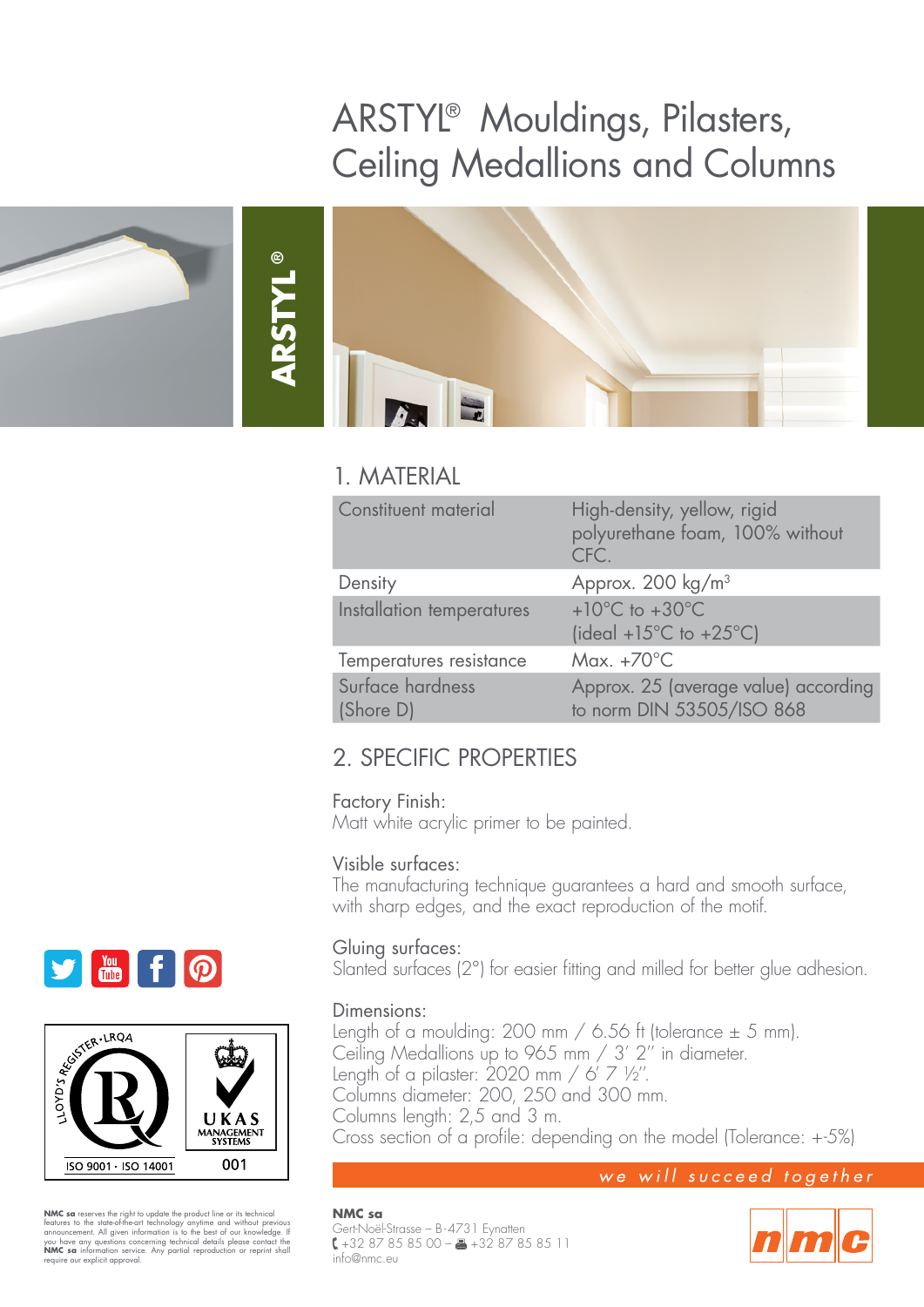# ARSTYL® Mouldings, Pilasters, Ceiling Medallions and Columns

# 3. USE

**ARSTYL**

**®**

## Storage and installation conditions:

Flat, sheltered from the sun and from humidity. Storage temperature +10°C / +25°C, rel. Humidity 45% to 65%. Must be handled carefully. For the best result, the product will be fitted and stored in conditions close to those of final use. Fitting on a wet backing surface (fresh plaster) and in forced drying conditions (heat gun, dehumidifier, exceptionally high temperature) are to be ruled out. The installation instructions must be followed.

## Laying surface:

The following laying surfaces are suitable: indoor plastered or papered surfaces, coated plaster. Surfaces must be clean, dry, free from dust, degreased and flat; rough down if necessary. If the product is to be applied to particular backing surfaces, please consult our technical department.

### Tools:

HDPS-PU saw and NMC VARIO, VARIO PLUS or ART DECO mitre-box.

## Adhesive and joints:

Glue: ADEFIX® Coving edges and joints with height/projection >8 cm : ADEFIX® PLUS One-sided mounting: ADEFIX® PLUS Filler and jointing material : ADEFIX® Width of joints: 3mm Cleaning product for ADEFIX® (before hardening) : Water Cleaning product for ADEFIX® PLUS (before hardening) : turpentine After hardening: mechanically

## Finishes:

ARSTYL<sup>®</sup> mouldings and roses can take all paints thanks to the coat of primer applied at the factory, except for silicate products.

# 4. SPECIAL INSTRUCTIONS

### Regulation concerning dangerous substances:

ARSTYL® polyurethane products are to be classified neither under "very toxic" nor under "toxic", according to the regulations concerning dangerous substances.



This technical data sheet has been prepared in accordance with the current state of our knowledge. We reserve the right to make modifications without prior notice. Without a written agreement to the contrary, our studies,